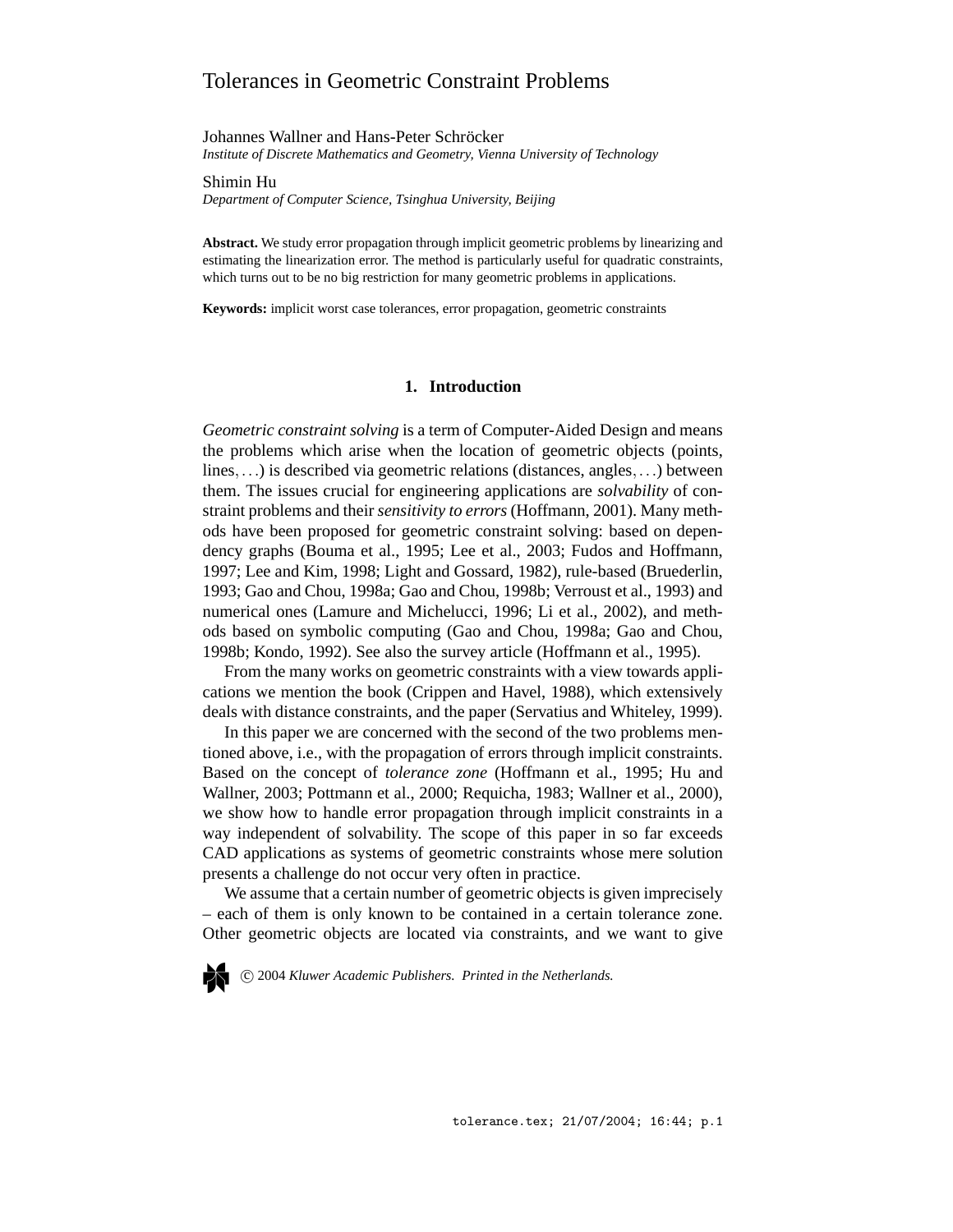tolerance zones for them. This is done by linearizing the system of constraints and estimating the linearization error. For each configuration, this works only up to a certain maximum size of tolerance zones, dependent on the particular instance of the constraint problem we wish to analyze, on the number of objects and constraints involved, and on the behavior of the constraints' derivatives. In engineering applications, the maximum size of indecomposable constraint problems (see Section 2.2) usually is small, and we shall see that the maximum sizes of tolerance zones in our examples are well above the tolerances used in, say, mechanical engineering. The phenomenon that a tolerance analysis of a particular instance of a constraint problem yields unusually small maximal tolerance zones is then due to the fact that this instance is ill-conditioned (see Examples 10 and 11).

Estimating the linearization error in the way presented below is most efficient if the constraints are quadratic polynomials. The reason for this is that these constraints are reproduced exactly by their second order Taylor expansion. As it is hard to think of geometric relations which are not expressible via quadratic polynomials, this means that for many applications estimating the norms of second derivatives in a certain region as described in Section 5.3 can be replaced by computing those norms once.

The concept of tolerance zone in a certain way generalizes *interval arithmetic*. An interval may be seen as a tolerance zone of a real number, whose location on the real axis is known to lie in some interval. If the coordinates of a geometric object, like a point in  $\mathbb{R}^3$ , are known to lie in intervals, then the coordinate vector of that geometric object is contained in a certain box which is the product body of those intervals. So using boxes as tolerance zones for geometric objects is the same as using interval arithmetic for these objects' coordinates. One reason why we consider more general tolerance zones is that they can be made invariant with respect to the action of transformation groups acting on geometric objects. Another reason is that tolerance zones, being more general by definition, automatically yield bounds which are at least as tight as those obtained for intervals. A short discussion of these topics can be also found in the introduction to (Wallner et al., 2000).

## **2. Geometric Constraints**

### 2.1. DEFINITIONS AND COORDINATIZATION

We consider two kinds of geometric entities: the *fixed* variables  $p_1, p_2, \ldots$ , and the *moving* variables  $q_1, q_2, \ldots$  They can be real numbers, points or lines, for instance. We assume that certain equations  $c_i(p_1, p_2, \ldots, q_1, q_2, \ldots) = 0$ (the *constraints*) have to hold true, and we assume that knowledge of the fixed variables together with the constraints determines the moving variables not necessarily uniquely, but locally so.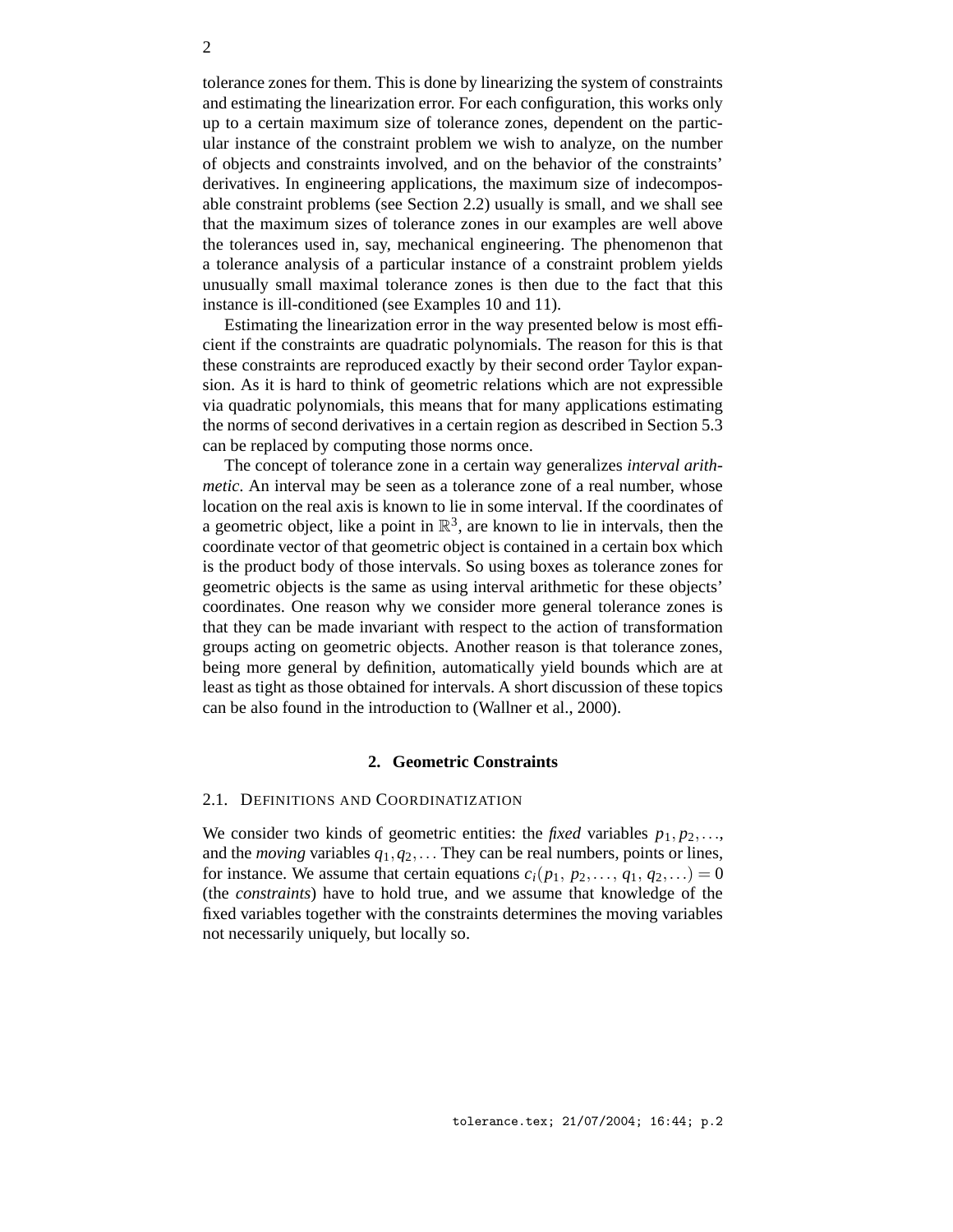We assume that all geometric entities under consideration are coordinatized in some way:

**Example 1.** In the Euclidean plane we introduce a Cartesian coordinate system such that a point is represented by two real numbers  $(\xi, \eta)$ . The line with equation  $n_1 \xi + n_2 \eta + d = 0$  is represented by coordinates  $(n_1, n_2, d)$  which obey the side condition  $n_1^2 + n_2^2 = 1$ .

The coordinates of the fixed variables  $p_i$  are put together in a list " $x$ ", and likewise the list "*y*" comprises the list of coordinates of the variables *q<sup>i</sup>* :

$$
x = (\underbrace{x_1, \dots, x_{r_1}}_{p_1}, \underbrace{x_{r_1+1}, \dots, x_{r_1+r_2}}_{p_2}, \dots, x_n)
$$
\n
$$
y = (\underbrace{y_1, \dots, y_{s_1}}_{q_1}, \underbrace{y_{s_1+1}, \dots, y_{s_1+s_2}}_{q_2}, \dots, y_m).
$$
\n(1)

The system of constraints then is a twice continuously differentiable function

 $F: \mathbb{R}^n \times \mathbb{R}^m \to \mathbb{R}^m : F(x_1, \ldots, x_n, y_1, \ldots, y_m) = (c_1(x, y), \ldots, c_m(x, y)),$  (2)

where each component  $c_i(x, y)$  represents a constraint. Solving the constraint problem means finding *x*,*y* such that  $F(x, y) = 0$ .

**Remark:** In (2) the number of constraints equals the number of variable coordinates. In general, if the Jacobian of *F* with respect to  $y_1, \ldots, y_m$  has maximal rank, there are exactly *m* constraints needed to determined *m* variableslocally. If there are more than *m* constraints, the solvability of the system is due to a nontrivial relation between the constraints, and some constraints may be deleted in order to have the same set of solutions locally.

In case the Jacobian does not have full rank, it is possible that less than *m* equations determine *m* variables. For algebraic and analytic equations, such a singularity happens either for all  $x$ , or for almost no  $x$ . In fact, any system of constraints can be turned into one which is always singular, by simply considering the equation  $\sum c_i(x, y)^2 = 0$  instead of  $F(x, y) = 0$ . Such problems may be considered ill-posed. In view of the 'almost no' statement above, we consider only systems of constraints whose number equals the number of variable coordinates.  $\Diamond$ 

**Example 2.** If *c<sup>i</sup>* represents a distance constraint regarding two points, one fixed, and one moving, then it has the form  $c_i(x, y) = (x_j - y_k)^2 + (x_{j+1} - y_k)^2$  $(y_{k+1})^2 - d$ . Here the fixed and the moving point under consideration are represented by the coordinates  $(x_j, x_{j+1})$  and  $(y_k, y_{k+1})$ , respectively. An incidence constraint concerning a point and a line, both moving, has the form  $c_i(x, y) = y_i y_k + y_{i+1} y_{k+1} + y_{k+2}$ . The fact that the coordinates  $(y_k, y_{k+1}, y_{k+2})$ of a line must obey the side condition  $y_k^2 + y_{k+1}^2 - 1 = 0$  is taken into account by adding just this equation as one further constraint.  $\diamondsuit$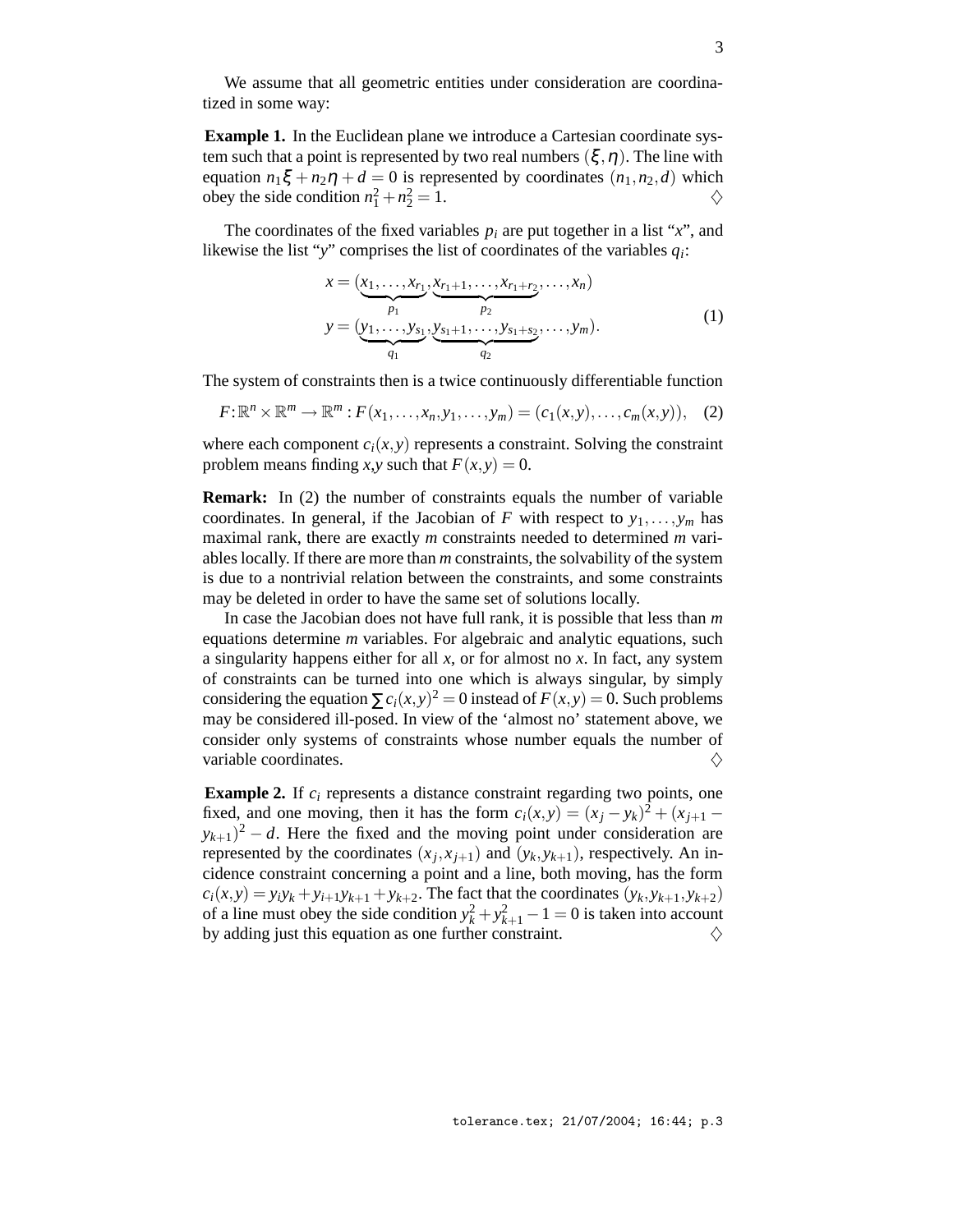

*Figure 1.* Constraint graphs for Examples 3, 4, and 5 (from left to right). The edges which connect fixed variables are indicated by double lines.

## 2.2. GRAPHABLE CONSTRAINT PROBLEMS AND DECOMPOSABILITY

If each constraint involves exactly two of the given variables, a graph with vertices  $p_1, p_2, \ldots, q_1, q_2, \ldots$  is defined in the obvious way, with one edge per constraint. Additional edges are those between any two fixed variables. A constraint which involves only one variable is shown as a loop in the graph.

Such a graph may contain information on the generic solvability of a constraint problem: Constraint graphs have been used in order to decompose the problem of solving a given system of constraints (i.e., to find the  $q_i$ 's, if the  $p_i$ 's are given) into smaller subproblems (see the introductory references which refer to graph-based methods). In this paper we are not concerned with this topic, which in Computer-Aided Design is a very important one, considering the sheer size of constraint problems which occur. This paper is relevant for applications in so far as it presents a method for the tolerance analysis of non-trivial indecomposable constraint problems. We give three simple examples.

**Example 3.** The points  $p_1 = (x_1, x_2), p_2 = (x_3, x_4),$  and  $q_1 = (y_1, y_2)$  in the Euclidean plane  $\mathbb{R}^2$  are connected by two distance constraints  $c_i(x, y) = ||p_i - \hat{p}_i||$  $q_1\|^2 - d_i^2$  (*i* = 1, 2). This problem is graphable and depicted in Figure 1.  $\diamond$ 

**Example 4.** Here  $p_1, p_2, p_3$  are lines in the Euclidean plane, and  $q_1, q_2, q_3$ are points. The constraints are incidence of  $p_i$  and  $q_i$  ( $i = 1, 2, 3$ ) and known distances for *q*1, *q*2, and *q*3. The corresponding graph is shown by Figure 1. We mention this particular set of geometric constraints here because *q*1,*q*2,*q*<sup>3</sup> can be found with ruler and compass from  $p_1$ ,  $p_2$ ,  $p_3$ , in contrast to the underlying graph being called 'not ruler-and-compass constructible' in (Lee and Kim, 1998). The reader should be warned that in this area terminology can sometimes be misleading.  $\Diamond$ 

**Example 5.** Normalized Plücker coordinates for lines in  $\mathbb{R}^3$  as defined e.g. in (Pottmann and Wallner, 2001) consist of six numbers  $u_1, \ldots, u_6$  which fulfill the relations  $u_1^2 + u_2^2 + u_3^2 = 1$  and  $u_1u_4 + u_2u_5 + u_3u_6 = 0$ . The condition that

4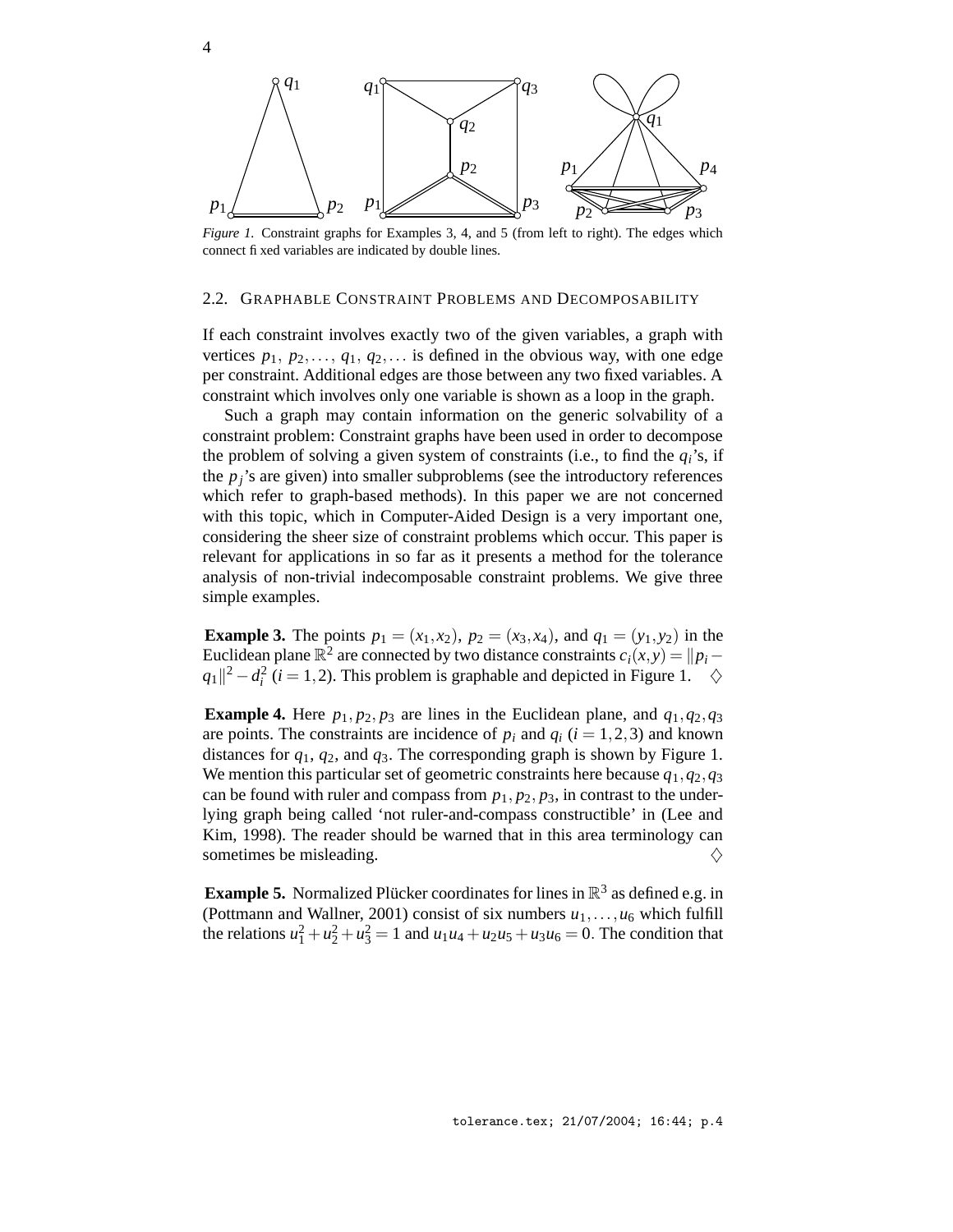the two lines with coordinates  $(u_1, \ldots, u_6)$  and  $(v_1, \ldots, v_6)$  meet each other is expressed by  $u_1v_4 + u_2v_5 + u_3v_6 + u_4v_1 + u_5v_2 + u_6v_3 = 0$ . The right hand graph of Figure 1 corresponds to the constraint problem with four fixed lines  $p_1, \ldots, p_4$  and one moving line  $q_1$  which is to meet all of them.  $\diamondsuit$ 

**Remark:** Constraints which involve more than two variables can be split up by introducing new variables, thus making the constraint problem graphable. This is not relevant for tolerance analysis as presented in this paper, but may help with visualization and allow application of graph-based algorithms.  $\Diamond$ 

**Remark:** The special case of distance constraints between points of  $\mathbb{R}^d$  is that of a *framework*. This problem is very well studied and has a long history, beginning with (Cauchy, 1813). Here it is known that for almost all *x*,*y* the rank of the Jacobian of  $F$  is the same, and that for such  $x, y$ , the framework is *either* both infinitesimally rigid and rigid, *or* both infinitesimally flexible and flexible. The graph is consequently called rigid or flexible. There might however be singular realizations of the underlying graph as an infinitesimally flexible, but rigid, framework. The possibility that a framework is flexible but infinitesimally rigid is known not to occur. For these notions and results, see (Asimov and Roth, 1978; Asimov and Roth, 1979; Conelly, 1989). For the Euclidean plane, a graph-theoretical characterization of rigid graphs is known (Laman, 1970). The analogous problem for Euclidean three-space is still unsolved, however.  $\Diamond$ 

### **3. Taylor Expansion**

Our method of computing and estimating tolerance zones consists of linearization and estimating the second order remainder terms. We first define some notation concerning the Taylor expansion of the function *F* defined by (2).

## 3.1. LINEAR AND BILINEAR MAPPINGS: NOTATION

We use the symbols *U*,*V*,*W* for linear spaces and *L*(*U*,*W*) for the linear space of linear mappings of *U* to *W*. Further we use the symbol  $B(U, V, W)$  for the linear space of bilinear mappings of  $U \times V$  to W. We use the notation

$$
\alpha \cdot u, \quad \beta[u, v], \tag{3}
$$

to indicate that we apply  $\alpha$  to *u* and  $\beta$  to the pair  $(u, v)$ . The reason for this is that we have linear and bilinear mappings which depend on some variables, like " $\alpha(u)$ ", and we want to avoid confusion.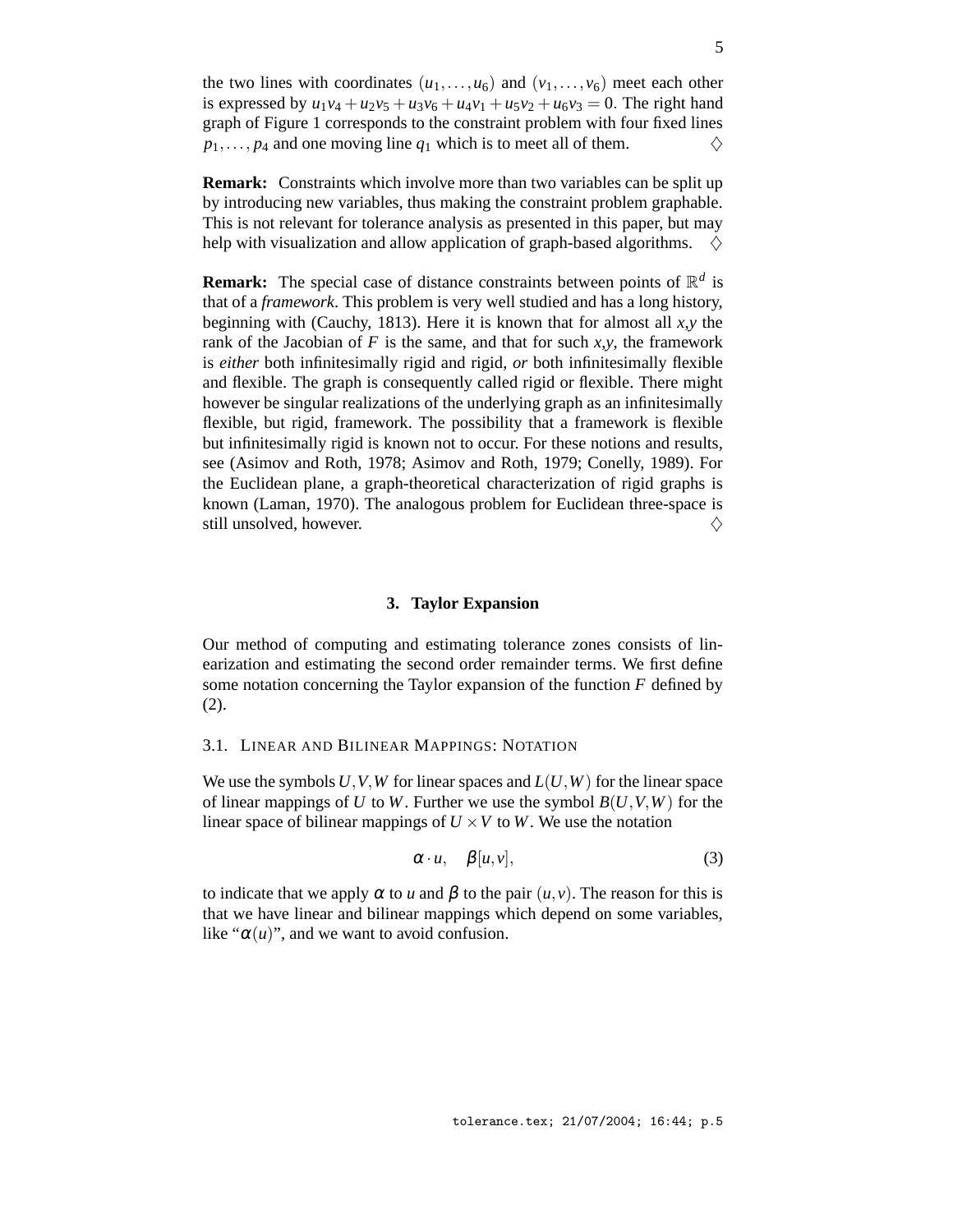Subscripts indicate coefficients of vectors in *U*,*V*,*W* with respect to some previously defined standard bases. Then we say that  $\alpha \in L(U, W)$  and  $\beta \in L(U, W)$  $B(U,V,W)$  have coefficients  $\alpha_{ri}$  and  $\beta_{rij}$ , if

$$
[\alpha \cdot u]_r = \sum_i \alpha_{ri} u_i, \quad \beta [u, v]_r = \sum_{i,j} \beta_{rij} u_i v_j.
$$
 (4)

There are natural isomorphisms  $\phi : B(U, V, W) \to L(U, L(V, W))$  and  $\psi$ :  $B(U, V, W) \rightarrow L(V, L(U, W))$  defined by

$$
\beta[u,v] = \beta^{\phi}(u) \cdot v, \quad \beta[u,v] = \beta^{\psi}(v) \cdot u. \tag{5}
$$

Obviously, the coefficients of  $\beta^{\phi}(u)$  and  $\beta^{\psi}(v)$  are computed via

$$
[\beta^{\phi}(u)]_{rj} = \sum_{i} u_i \beta_{rij}, \quad [\beta^{\psi}(v)]_{ri} = \sum_{j} v_j \beta_{rij}.
$$
 (6)

#### 3.2. TAYLOR EXPANSION OF THE CONSTRAINTS

The function *F* of (2) takes as argument a vector of  $\mathbb{R}^n \times \mathbb{R}^m$ , which we symbolically denote by  $(x, y)$ , with  $x \in \mathbb{R}^n$  and  $y \in \mathbb{R}^m$ . For all  $(u, v)$  and  $(h,k) \in \mathbb{R}^n \times \mathbb{R}^m$ , there is  $\theta \in [0,1]$  such that

$$
F(u+h, v+k) = F(u, v) + F_{,x}(u, v) \cdot h + F_{,y}(u, v) \cdot k + \frac{1}{2} F_{,xx}(u + \theta h, v + \theta k)[h, h] + F_{,xy}(u + \theta h, v + \theta k)[h, k] + \frac{1}{2} F_{,yy}(u + \theta h, v + \theta k)[k, k].
$$
 (7)

The symbols  $F_x$ ,... denote linear and bilinear mappings as follows:

$$
F_{,x} \in L(\mathbb{R}^n, \mathbb{R}^m), F_{,y} \in L(\mathbb{R}^m, \mathbb{R}^m),
$$
\n
$$
F_{,xx} \in B(\mathbb{R}^n, \mathbb{R}^n, \mathbb{R}^m), F_{,xy} \in B(\mathbb{R}^n, \mathbb{R}^m, \mathbb{R}^m), \text{ and } F_{,yy} \in B(\mathbb{R}^m, \mathbb{R}^m, \mathbb{R}^m),
$$
\n(8)

such that the coefficients in the sense of (4) of  $F_x$  and  $F_y$  are given by the partial derivatives  $\partial c_r/\partial x_i$  and  $\partial c_r/\partial y_i$ , respectively; and analogously the coefficients of  $F_{,xx}$ , of  $F_{,xy}$  and of  $F_{,yy}$  are given by  $\partial^2 c_r / \partial x_i \partial x_j$ , by  $\partial^2 c_r / \partial x_i \partial y_j$ , and by  $\frac{\partial^2 c_r}{\partial y_i \partial y_j}$ . For the general theory of derivatives we refer the reader e.g. to (Bhatia, 1997, Section X.4).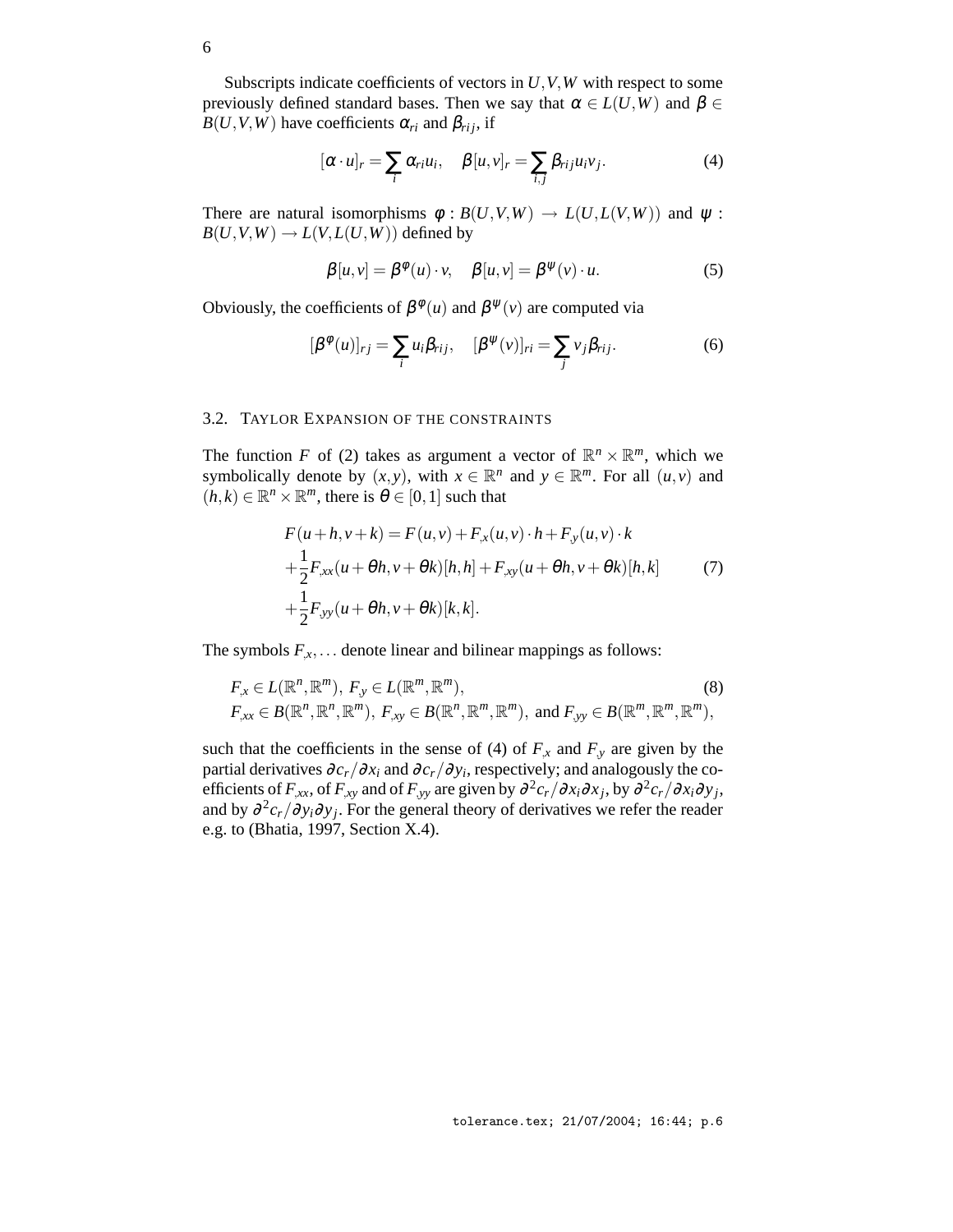#### **4. Local Solutions and Tolerance Zones**

Suppose that we are given a solution  $(u, v)$  of the constraint problem *F*, which means that  $F(u, v) = 0$ . A local solution of the tolerance problem which extends the solution  $(u, v)$  is a function  $G$ , defined in a connected neighborhood *U* of *u* such that

$$
G: U \to \mathbb{R}^m, G(u) = v \text{ and for all } x \text{ in } U: F(x, G(x)) = 0.
$$
 (9)

It follows from the inverse function theorem that such a local solution exists if

$$
F_{y}(u, v) \text{ is nonsingular}, \qquad (10)
$$

and that it is essentially unique. Tolerance analysis means that we allow the fixed entities  $p_1, p_2,...$  to vary in respective tolerance zones  $P_1, P_2,...$ , and ask for the possible locations of  $y = (q_1, q_2,...)$ . The most general meaning of 'possible' is that we seek all solutions of the equation

$$
F(x, y) = 0, \text{ such that } x \in X := P_1 \times P_2 \times \dots,
$$
 (11)

where the symbol  $P_1 \times P_2 \times \ldots$  means the set of vectors *x* such that each single  $p_i$  is contained in the corresponding  $P_i$ . It is usually not useful to ask this general question, but to restrict oneself to *local* solutions as defined above, i.e., we would like to compute

$$
G(X), (X = P_1 \times P_2 \times \ldots). \tag{12}
$$

We define the functions  $G^{(j)}$  as those coordinates of  $G$ , which belong to the geometric object  $q_j$ . Then a tolerance zone for the geometric entity  $q_j$ , if the fixed entities are allowed to vary in the domains  $P_i$ , is given by

$$
Q_j = G^{(j)}(X). \tag{13}
$$

We have not yet specified which sets  $P$  to allow as tolerance zones of a geometric entity  $p \in \mathbb{R}^r$ . The most general definition is that of a subset of  $\mathbb{R}^r$  which contains p, and in this paper we require that P is connected and bounded. It is useful to imagine tolerance zones as nicely shaped sets which are not too big. Of course, when actually computing with tolerance zones we restrict ourselves to sets which are computationally tractable.

**Example 6.** Consider points  $p_1 = (x_1, x_2) = (0, 0), p_2 = (x_3, x_4) = (60, 0),$  $q_1 = (y_1, y_2)$  in the Euclidean plane and the distance constraints  $c_1(x, y) =$  $(x_1 - y_1)^2 + (x_2 - y_2)^2 - 2900$ ,  $c_2(x, y) = (x_3 - y_1)^2 + (x_4 - y_2)^2 - 4100$ . A solution is given by  $q_1 = (20, 50)$ . We want to find the tolerance zone  $Q_1$ , if tolerance zones  $P_1$ ,  $P_2$  are given (Figure 2). It is easy to see that in our example the boundary of  $Q_1$  consists of circular arcs. The result is shown in Figure 2, left.  $\Diamond$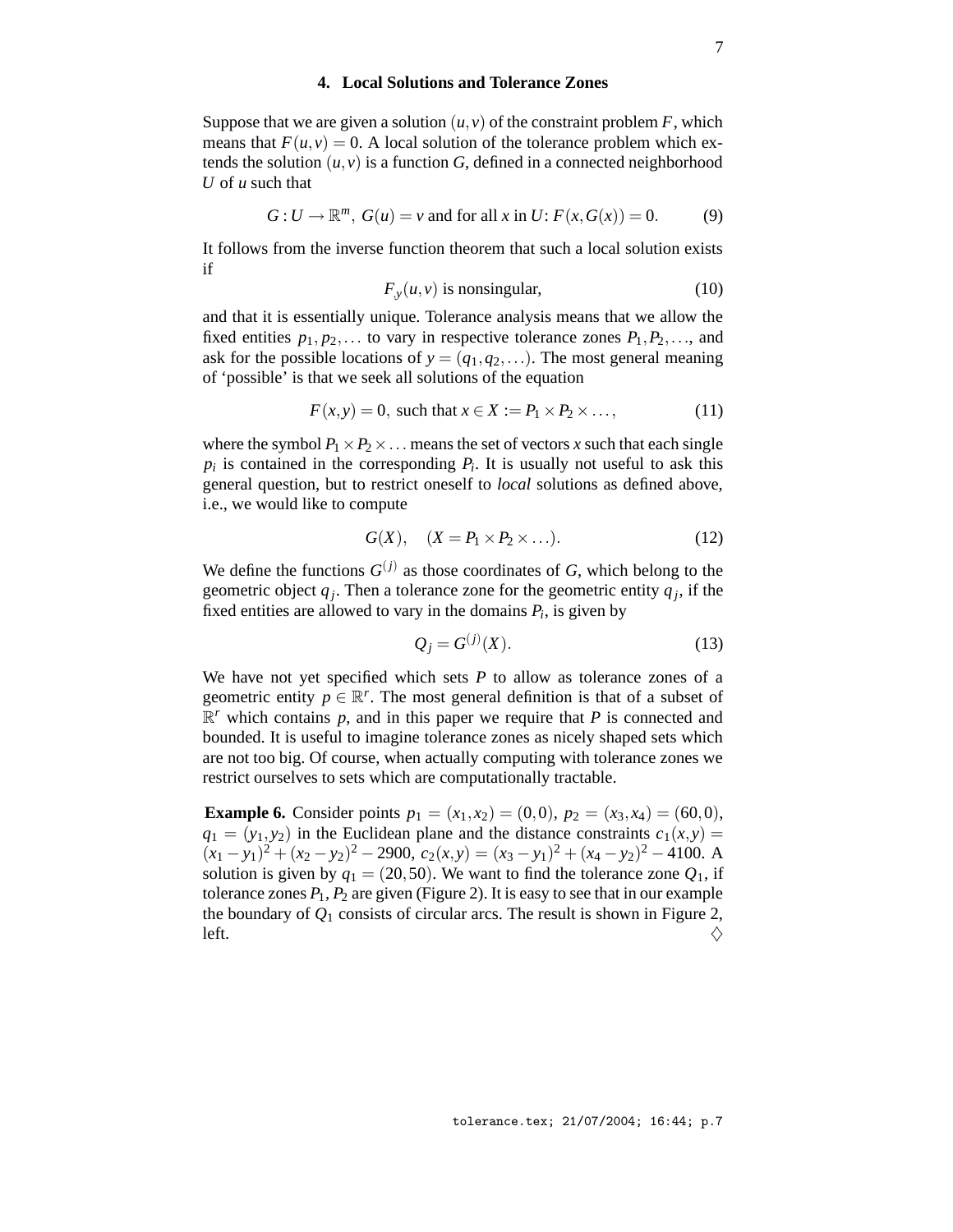

*Figure 2.* Exact and linearized tolerance zones for Examples 6 and 7.

#### **5. Linear Tolerance Analysis and the Linearization Error**

## 5.1. LINEARIZING LOCAL SOLUTIONS

The Taylor expansion of a local solution reads

$$
v = G(u), v + k = G(u + h) \Rightarrow v + k = v + G_{,x}(u) \cdot h + \frac{1}{2} G_{,xx}(u + \theta h)[h, h].
$$
\n(14)

We combine (7) and (14) and get

8

$$
0 = F_{,x}(u,v) \cdot h + F_{,y}(u,v) \cdot k + o(2), \quad k = G_{,x}(u) \cdot h + o(2) \quad \text{for all } h
$$
  

$$
\implies G_{,x}(u) = -F_{,y}(u,v)^{-1}F_{,x}(u,v). \tag{15}
$$

Equation (15) is the basis of linear tolerance analysis. The first order approximation *G*<sub>lin</sub> of a local solution is given by

$$
G_{\rm lin}(u+h) = G(u) + G_{,x}(u) \cdot h. \tag{16}
$$

Instead of computing tolerance zones of the moving variables  $q_1, q_2, \ldots$  via (12) or (13), we use  $\tilde{G}_{lin}$  and get *linearized tolerance zones*  $\bar{Q}_j$  of the moving variables  $q_j$ , and a total linearized tolerance zone  $\bar{Y}$  of *y*:

$$
\bar{Y} = G_{\text{lin}}(X) = G(u) + G_{,x}(u) \cdot (X - u), \quad \bar{Q}_j = q_j + G_{\text{lin}}^{(j)}(u) \cdot (X - u). \tag{17}
$$

The partition of vectors *x* and *y* into blocks which correspond to geometric objects  $p_i$  and  $q_j$  according to (1), defines a partition of the matrix  $G_x$  into block matrices  $G_{,x}^{(i,j)}$ . Then (17) becomes

$$
\bar{Q}_j = G_{\text{lin}}^{(j)}(X) = q_j + \sum_i G_x^{(i,j)} \cdot (P_i - p_i). \tag{18}
$$

This Minkowski addition of the sets  $G(x, y) \cdot (P_i - p_i)$  is particularly simple to compute if they are at most two-dimensional and convex (Ghosh, 1993).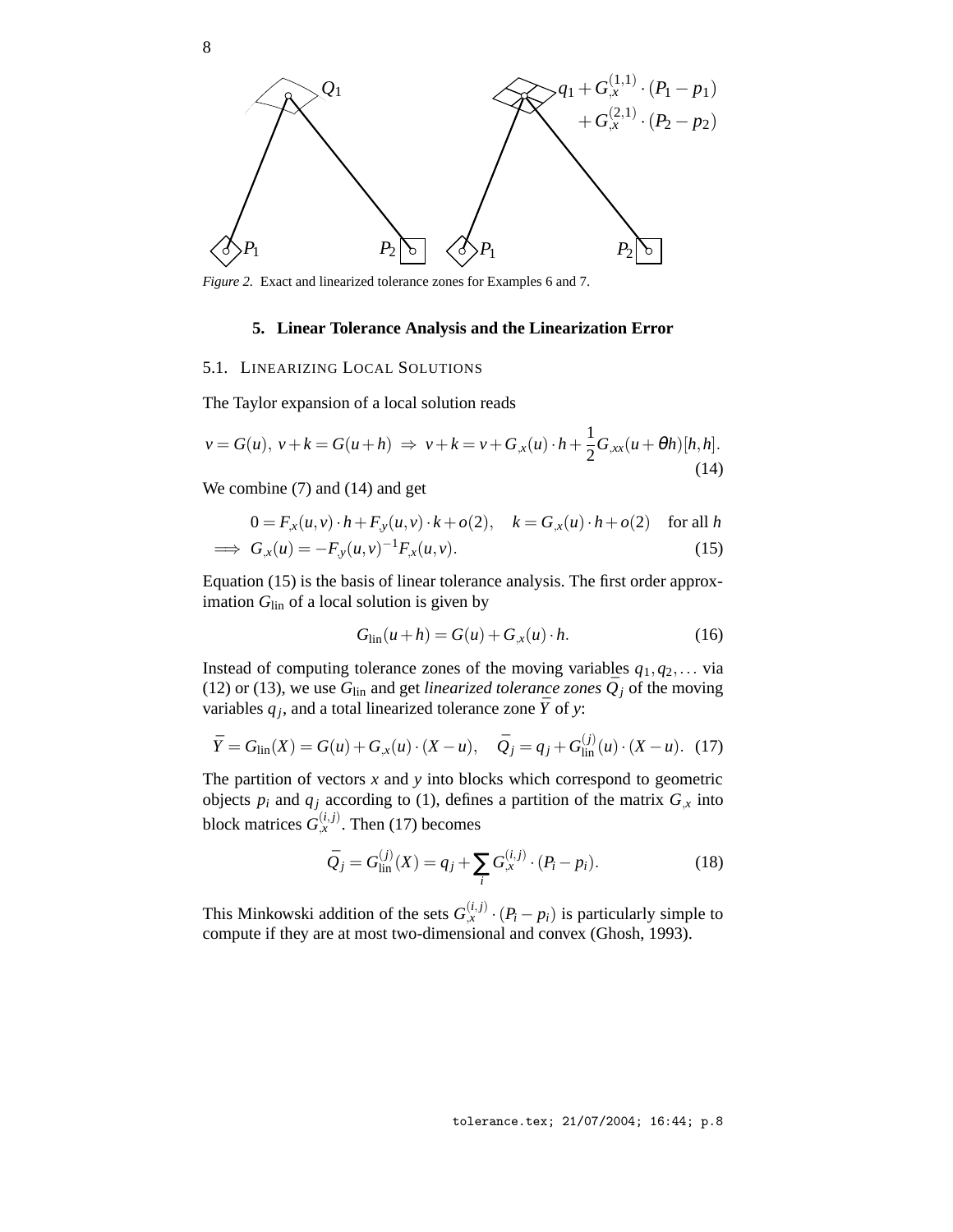**Example 7.** We continue Example 6 and compute

$$
G_{,x} = \left[ G_{,x}^{(1,1)} \middle| G_{,x}^{(2,1)} \right] = \frac{1}{30} \left[ \begin{array}{ccc} 10 & 25 & 20 & -25 \\ 8 & 20 & -8 & 10 \end{array} \right]. \tag{19}
$$

The resulting linearized tolerance zone is shown by Figure 2, right. Both  $G_{\mathcal{X}}^{(1,1)}$  and  $G_{\mathcal{X}}^{(2,1)}$  are singular, and  $G_{\mathcal{X}}^{(i,1)}$  ·  $(P_i - p_i)$  is a straight line segment. It follows that  $\overline{Q}_1$  is a parallelogram.

**Remark:** The matrix  $G_{\mu}^{(i,j)}$  corresponds to the movement of the point  $q_j$ , if all points  $p_k$  except the point  $p_i$  are fixed. Therefore the straight line segment  $G_{\mathcal{X}}^{(i,1)} \cdot (P_i - p_i)$  of Example 7 is orthogonal to the vectors  $q_1 - p_i$ .

A constructive method of finding those straight line segments and the matrices  $G_{,x}^{(i,j)}$  for this and other examples is mentioned e.g. in (Wunderlich, 1970) in connection with finding velocities of points in moving kinematic chains. It is based on orthogonality relations as the one mentioned above, but fails if the indecomposable parts of the underlying graph become too big.

**Remark:** The infinitesimal rigidity of frameworks referred to in an earlier remark is characterized by the regularity condition (10).  $\Diamond$ 

## 5.2. COMPUTING NORMS OF LINEAR AND BILINEAR MAPPINGS

For the convenience of the reader we repeat some facts concerning definition and computation of norms of linear and bilinear operators. They are needed for estimating the linearization error. We assume that  $\alpha \in L(U,W)$ ,  $\beta \in B(U, V, W)$ , and that the linear spaces *U*, *V*, *W* are equipped with norms. Then

$$
\|\alpha\| := \sup_{\|u\| \le 1} \|\alpha \cdot u\|, \quad \|\beta\| := \sup_{\|u\|, \|v\| \le 1} \|\beta[u, v]\|.
$$
 (20)

Thus also  $L(U, W)$ ,  $L(V, W)$ , and  $B(U, V, W)$  become normed spaces. It is not difficult to show that with respect to these norms,

$$
\|\beta^{\phi}\| = \|\beta^{\psi}\| = \|\beta\| \tag{21}
$$

( $\phi$  and  $\psi$  are the natural isomorphisms defined in Section 3.1). The examples in this paper are such that *U*, *V* and *W* are real vector spaces of finite dimension and the norms in  $U, V, W$  are  $L^p$  norms with  $p = 1, 2, \infty$ . The reason for using the 2-norm is its geometric significance; the reason for using the ∞-norm is that computations become simple; and the reason for using the 1-norm is that also here the unit sphere is a convex polyhedron (like for the ∞-norm), so some computations are not difficult either.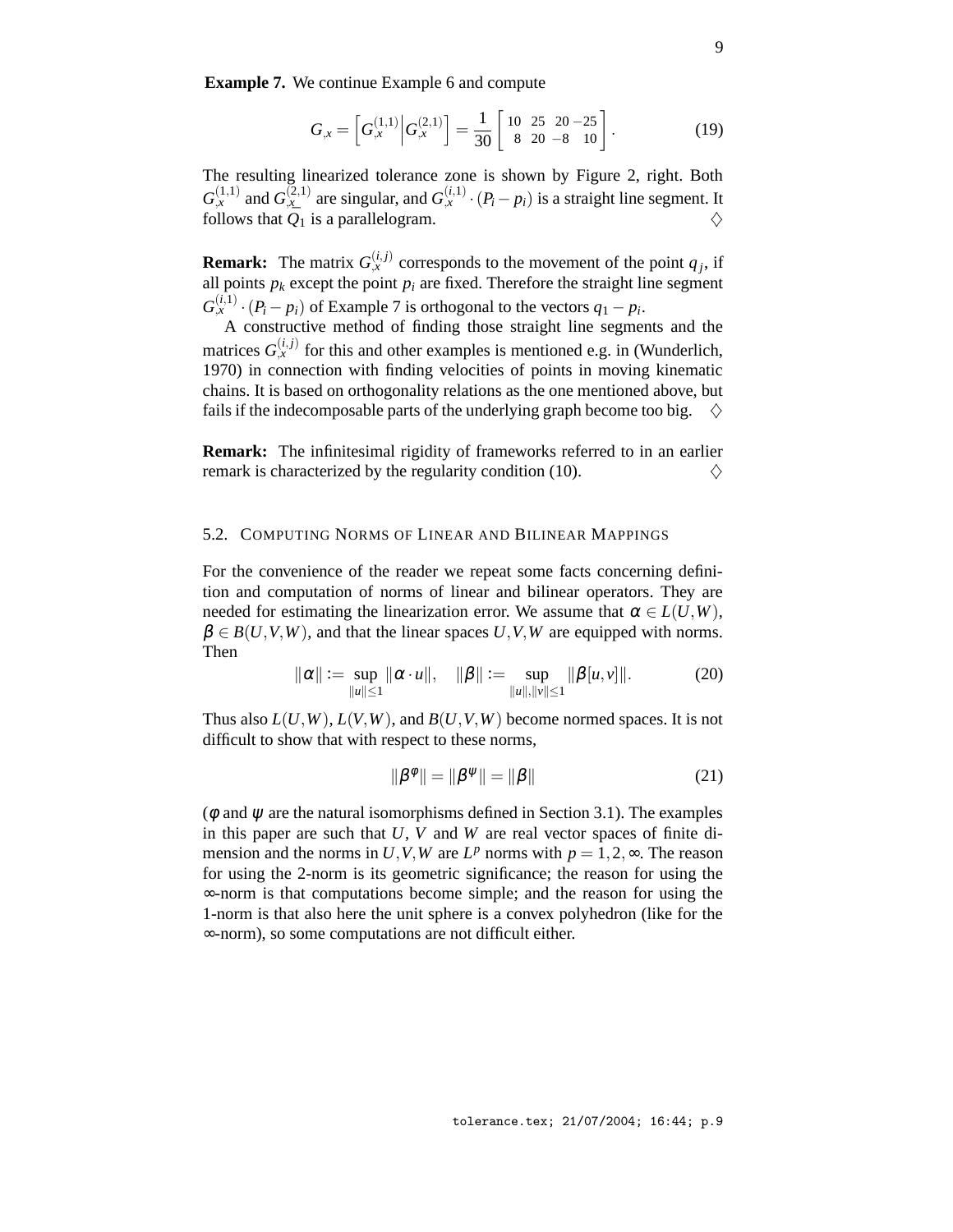The actual computation of  $\|\alpha\|$  is well known for the cases of the 1-, 2-, and ∞-norms (cf. (Higham, 1996)). In general, if the unit sphere  $S_U$  in *U* is a convex polyhedron with vertices  $x_i$ , then for all  $\alpha \in L(U, W)$ ,

$$
\|\alpha\| = \max_{i} \|\alpha \cdot x_i\|,\tag{22}
$$

for any norm in *W*. It is therefore not difficult to compute the norm of a bilinear mapping  $\beta$ , if  $S_U$  is a convex polyhedron: We may use (21) and compute the norm of  $\beta^{\psi}$  with respect to the norms of *U* and  $L(V, W)$ . Analogously, if the unit sphere  $S_V$  of *V* is a convex polyhedron, we may compute  $\|\beta\|$  as the norm of  $\beta^{\phi}$  with respect to the norms in *V* and  $L(U, W)$ .

This method does not work if both *U* and *V* are equipped with the 2-norm. In that case we additionally use the  $\infty$ -norm in *W*. It is clear that

$$
\|\beta\|_{2,2,\infty} = \max_{r} \max_{\|u\|, \|v\| \le 1} |\beta_r[u,v]|,\tag{23}
$$

where  $\beta_r$  is the *r*-th component function of  $\beta$ . It follows that  $\|\beta\|_{2,2,\infty}$  is the maximum singular value of the matrices  $\beta_{rij}$ , *r* fixed. A case not covered so far is that also *W* is equipped with the 2-norm, i.e., the problem of computing  $\|\beta\|_{2,2,2}$ . In that case we use the estimate

$$
\|\beta\|_{2,2,2} \le \sqrt{\dim W} \|\beta\|_{2,2,\infty}.\tag{24}
$$

#### 5.3. ESTIMATING THE LINEARIZATION ERROR

The *linearization error* is the difference between an exact local solution *G* and the linearized one,  $G_{lin}$ . In the following computation we use  $(7)$ , but drop the arguments " $(u, v)$ " and " $(u + \theta h, v + \theta k)$ ".

$$
F(u, v) = 0, v + k = G(u + h), v + k_{\text{lin}} = G_{\text{lin}}(u + h) \Rightarrow
$$
  
\n
$$
0 = F(u + h, v + k) = F_{,x} \cdot h + F_{,y} \cdot k + \frac{1}{2} F_{,xx}[h, h] + F_{,xy}[h, k] + \frac{1}{2} F_{,yy}[k, k]
$$
  
\n
$$
\Rightarrow k - k_{\text{lin}} = -\frac{1}{2} F_{,y}^{-1} (F_{,xx}[h, h] + 2F_{,xy}[h, k] + F_{,yy}[k, k]).
$$

It follows that

$$
||k - k_{\text{lin}}|| \leq \frac{1}{2} ||F_{,y}^{-1}|| \left( ||F_{,xx}|| ||h||^2 + 2 ||F_{,xy}|| ||h|| ||k|| + ||F_{,yy}|| ||k||^2 \right). \tag{25}
$$

When computing norms, recall that (8) describes domain and range of each of the operators which occur in (25).

DEFINITION 1. Suppose that the three vector spaces  $\mathbb{R}^n$ ,  $\mathbb{R}^m$  and  $\mathbb{R}^m$  used *in the definition of F by* (2) *are equipped with norms, and suppose further*

10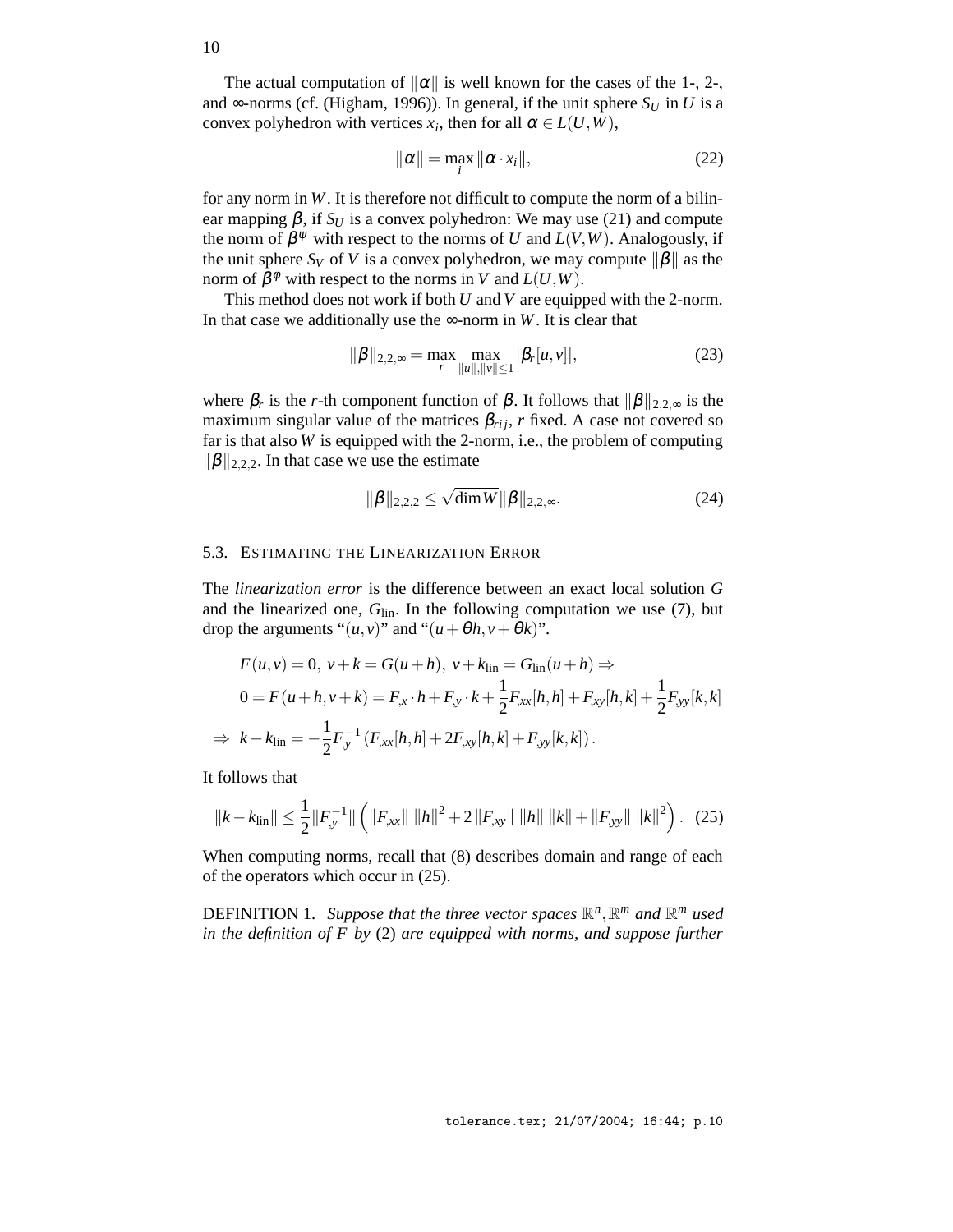*that* in looking for solutions of the given tolerance problem  $F(u, v) = 0$  we *restrict ourselves to*  $(u, v)$  *contained in such a subset of*  $\mathbb{R}^n \times \mathbb{R}^m$ *, where there are estimates*

$$
||F_{,xx}(u,v)|| \le \alpha, ||F_{,xy}(u,v)|| \le \beta, ||F_{,yy}(u,v)|| \le \gamma, \quad (\alpha^2 + \beta^2 + \gamma^2 > 0),
$$
\n(26)

*with respect to the norms chosen previously. Then we define*

$$
\Delta(s,t) := \frac{1}{2}(\alpha s^2 + 2\beta st + \gamma t^2). \tag{27}
$$

**Remark:** Upper bounds as required by (26) are particularly simple to give if *F* is a *quadratic* function, because then  $F_{,xx}$ ,  $F_{,xy}$ , and  $F_{,yy}$  depend neither on *x* nor on *y*.

If *F* is linear, then the norms  $||F_{xx}||$ ,... are zero and linearization is exact. For our purposes it is essential that  $\Delta(s,t)$  is non-zero if  $s,t > 0$ . Therefore we require that  $\alpha^2 + \beta^2 + \gamma^2$  $2 > 0$ .

**Example 8.** We continue Examples 6 and 7. Table I shows  $\Delta(s,t)$  for different choices of norms. The starred figures are upper bounds, cf. Equation (24).  $\diamondsuit$ 

A tolerancing concept for geometric constraint problems based on linearization must provide information under what circumstances the linearization error can be bounded. This is done by the following two results:

*Lemma 1.* Consider a solution  $(u, v)$  of the constraint problem  $F(x, y) = 0$ , and assume that  $\Delta(s,t)$  is defined according to Definition 1. We assume that there is a local solution *G* and its linearization  $G_{lin}$  which extend  $(u, v)$ , such that  $v + k = G(u + h)$  and  $v + k_{lin} = G_{lin}(u + h)$ . Then the linearization error is bounded by

$$
||k - k_{\text{lin}}|| \le ||F_{y}(u, v)^{-1}|| \cdot \Delta(||h||, ||k||). \tag{28}
$$

*Proof:* This follows directly from (25) and (27).

THEOREM 1. *Under the same assumptions as in Lemma 1, let*

$$
C_{\max} = \frac{\|G_{,x}(u)\|}{\|F_{,y}(u,v)^{-1}\| \cdot \Delta(1,2\|G_{,x}(u)\|)}.
$$
 (29)

*Choose*  $C < C_{\text{max}}$  *and let*  $C' = ||G_{x}(u)||C$ . *Then if*  $||h|| \leq C$ , the local solution  $v + k = G(u + h)$  *obeys the inequalities* 

$$
||k|| < 2C', \quad ||k - k_{\text{lin}}|| \le ||F_{y}(u, v)^{-1}|| \cdot \Delta(C, 2C') < C'. \tag{30}
$$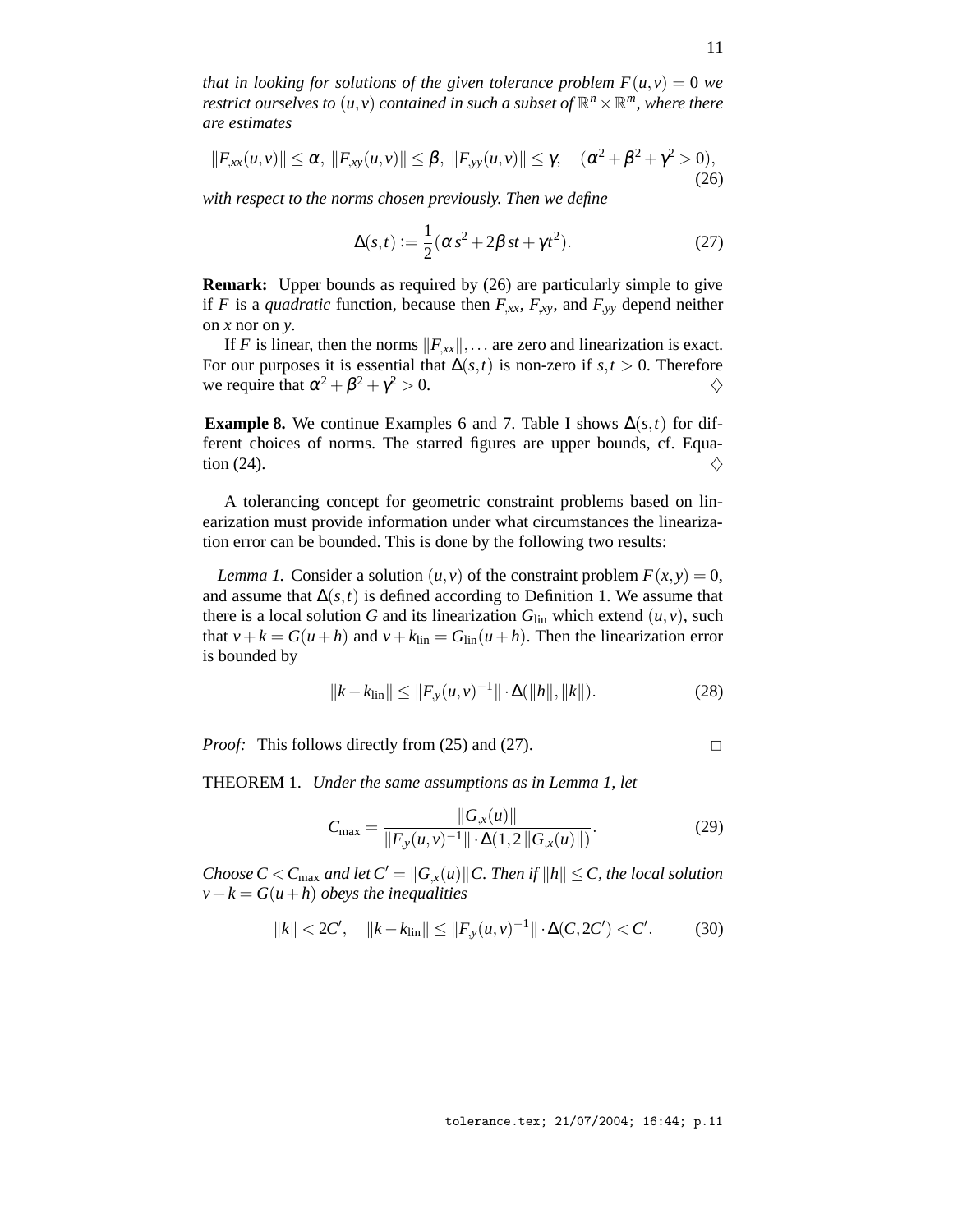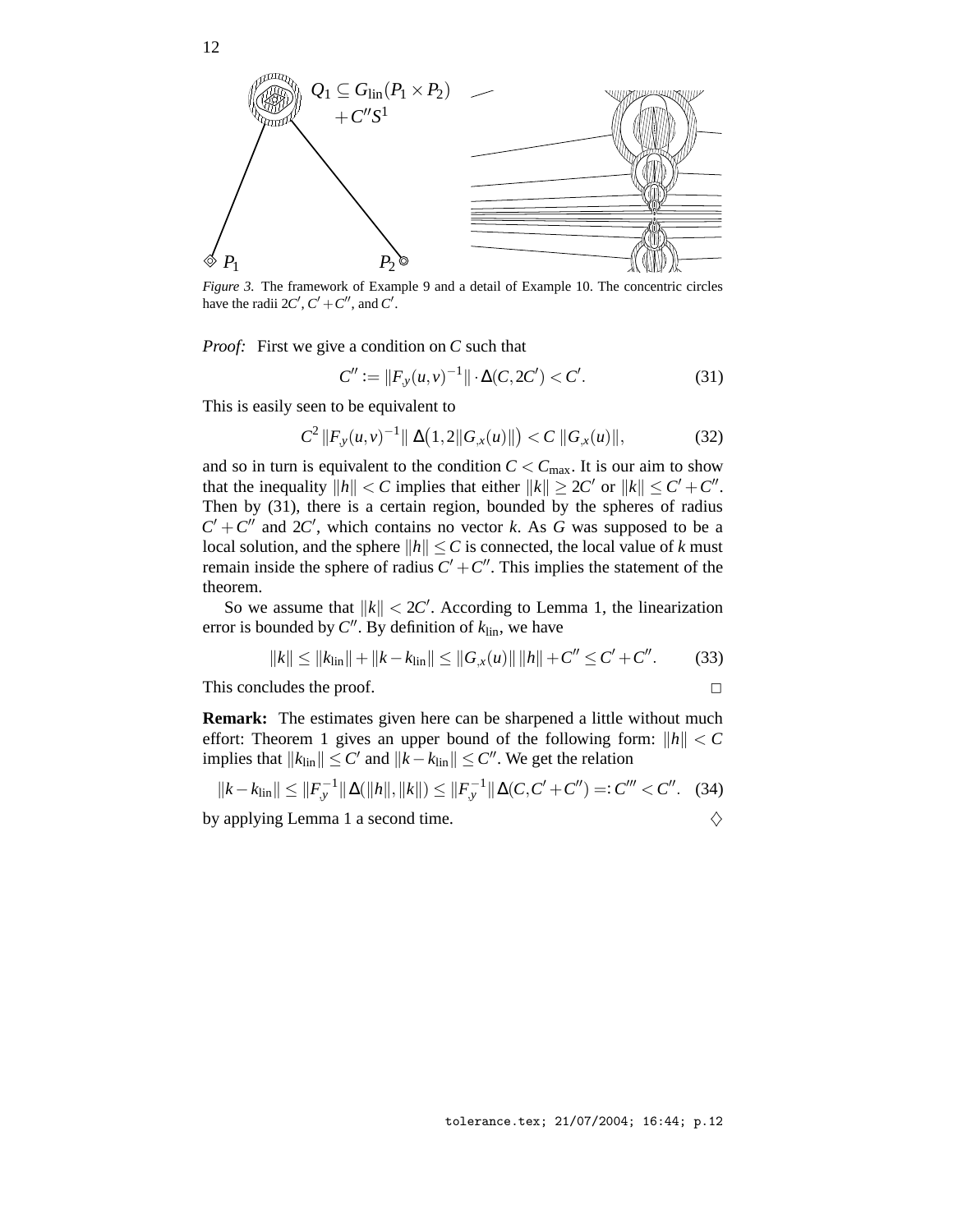Table I. Numerical data for Examples 8 (left) and 11 (right).

|              | $  u  $ $  v  $ $  F  $    |          | $100\Delta(s,t)$                        |                | $  u  $ $  v  $ $  F  $ | $C_{\rm max}$                        |
|--------------|----------------------------|----------|-----------------------------------------|----------------|-------------------------|--------------------------------------|
| $\infty$     | $\infty$                   |          | $\infty$ 3.3 $s^2 + 3.3$ st + 3.3 $t^2$ | $\infty$       |                         | $\infty \infty$ $1.03 \cdot 10^{-2}$ |
| $\infty$     | $\overline{1}$             | $\infty$ | 4.0 $s^2 + 2.0 st + 2.0 t^2$            | $\infty$       | $\blacksquare$          | $\infty$ 0.39.10 <sup>-2</sup>       |
| $\infty$     | $\blacksquare$             |          | 2 4.8 $s^2 + 2.2 st + 2.2 t^2$          | $\infty$       |                         | 1 2 $0.59 \cdot 10^{-2}$             |
| $\mathbf{1}$ | $\overline{\phantom{a}}$ 2 |          | $\infty$ 1.7 $s^2 + 1.7$ st + 1.7 $t^2$ |                | $1 \quad 2$             | $\infty$ 2.65.10 <sup>-2</sup>       |
|              |                            |          | 2 2 2 $1.7^*s^2+1.7^*st+1.7^*t^2$       | $\overline{2}$ |                         | 2 2 $1.79 \cdot 10^{-2}$             |

## **6. Examples and Implementation Issues**

**Example 9.** Figure 3 illustrates the statement of Theorem 1, when applied to the framework of Example 6. We have chosen the  $1-$ ,  $2-$ , and  $\infty$ -norms for  $u, v$ , and  $F(u, v)$ . Computing  $\Delta$  and  $C_{\text{max}}$  presents no problems, as the constraints are quadratic.

The tolerance zones  $P_1$ ,  $P_2$  have been selected such that their product  $P_1 \times$  $P_2$  is contained in a ball of radius  $C < C_{\text{max}}$ . Then Theorem 1 applies. The concentric circles shown in the picture have the radii  $2C', C' + C''$ , and *C'*. We can see clearly that the linearized tolerance zone of  $Q_1$  (the parallelogram) is contained in the circle of radius  $C'$ , and we know that the linearization error is bounded from above by  $C''$ . Hence, the tolerance zone  $Q_1$  must be contained in an outer offset of radius  $C''$  of the linearized tolerance zone and, at the same time, in the circle of radius  $C' + C''$ .  $\Diamond$ 

**Example 10.** The constraint problem of Example 6 has two symmetric solutions. For each solution  $q_1$ , also  $q_1$ 's reflection in the line  $p_1 p_2$  is one. It follows from Theorem 1 that the ball of radius  $||G_x||C_{\text{max}}$  (which is the maximum size of the moving variables' tolerance zone such that Theorem 1 applies), must not intersect its own reflection. By changing the constraints as to allow solutions near the line  $p_1 p_2$ , this causes the phenomenon that  $C_{\text{max}}$ becomes smaller as the solution *q*<sup>1</sup> approaches its reflection, and the tolerance problem becomes ill-conditioned.  $\diamondsuit$ 

**Example 11.** The choice of norms for *u*, *v*, and  $F(u, v)$  influences the value of *C*<sub>max</sub>. Table I shows this dependence for the hexagonal framework of Figure 4. We have chosen  $C = 0.6C_{\text{max}}$  and computed the tolerance zones with respect to the 2, ∞, and ∞-norms. The tolerance zones are scaled by a factor of 60 for better visualization. Note that the C<sup>"</sup>-offsets of the linearized tolerance zones have to be taken with respect to the ∞-norm.

This example of an indecomposable constraint graph is unlikely to occur in CAD. The reason why maximum tolerance zones are much smaller than in Example 9 (Figure 2) is the size of the problem.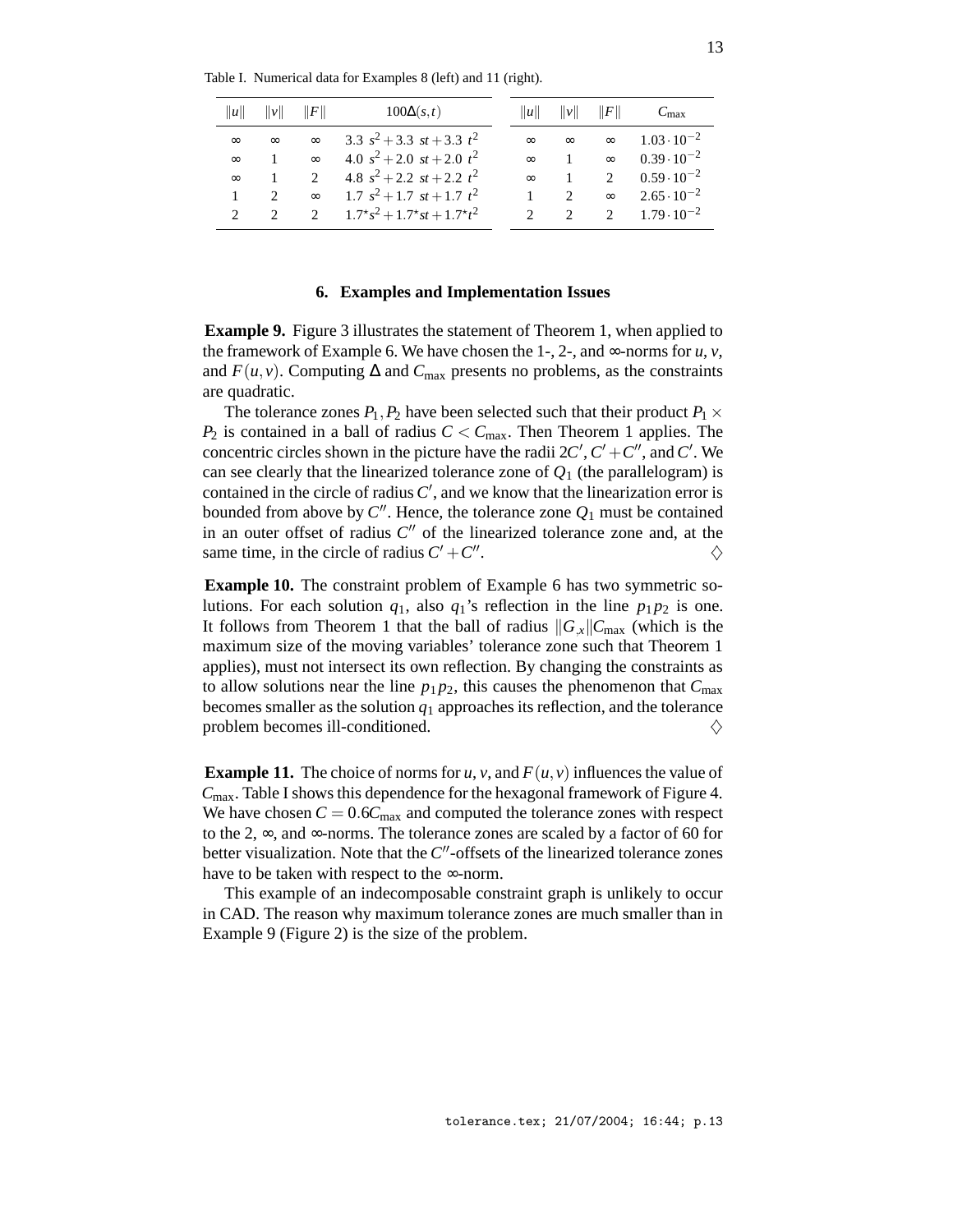

tolerance.tex; 21/07/2004; 16:44; p.14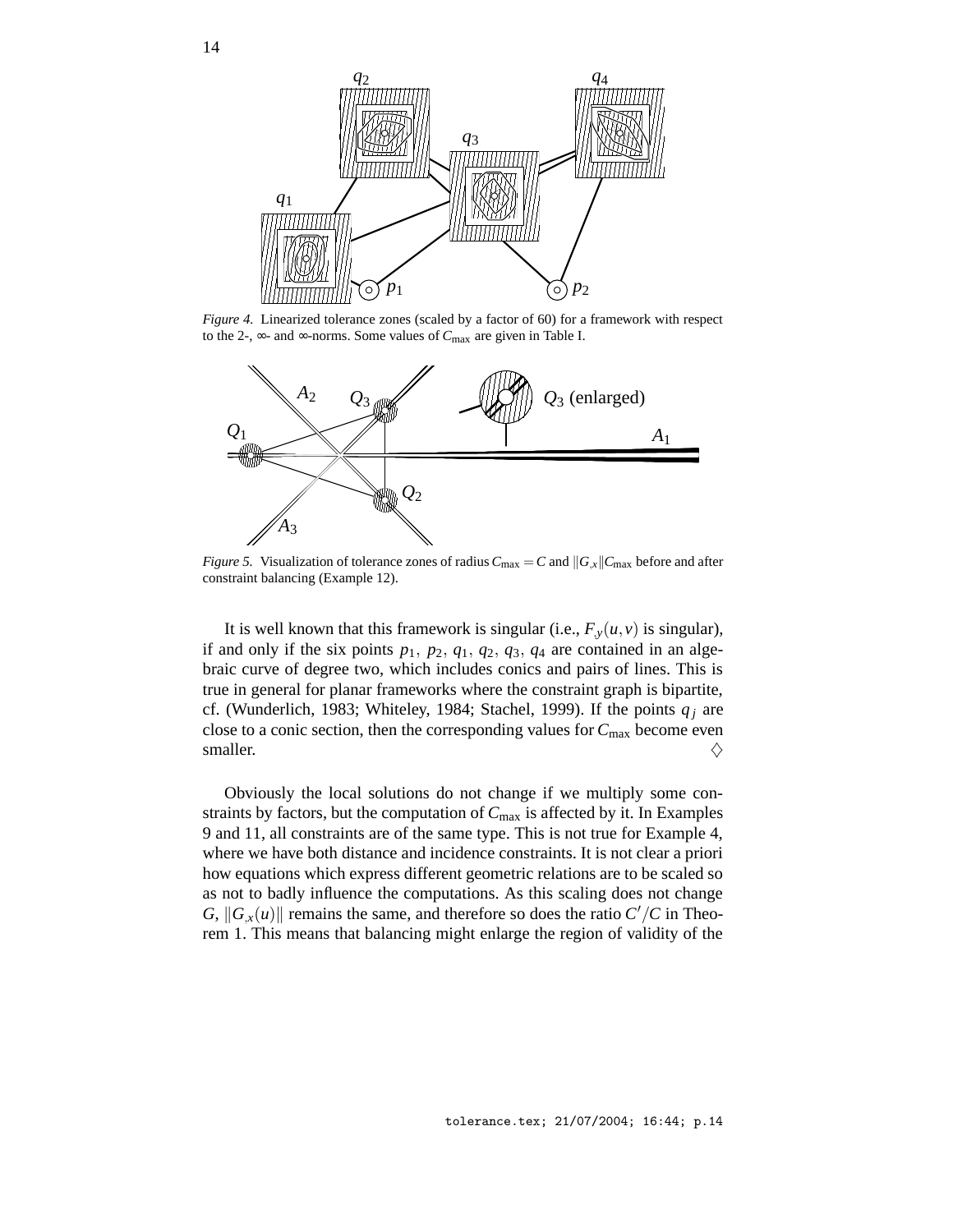| u                           | v                           | F                           | $C_{\rm max}$         | $C_{\text{max}}^{\text{b}}$ | $C_{\rm max}^{\rm b}/C_{\rm max}$ |
|-----------------------------|-----------------------------|-----------------------------|-----------------------|-----------------------------|-----------------------------------|
| $\infty$                    | $\infty$                    |                             | $0.302 \cdot 10^{-2}$ | $1.365 \cdot 10^{-2}$       | 4.51                              |
| $\infty$                    | $\mathcal{D}_{\mathcal{L}}$ | $\mathcal{D}_{\mathcal{L}}$ | $0.355 \cdot 10^{-2}$ | $1.569 \cdot 10^{-2}$       | 4.41                              |
| 1                           | $\infty$                    |                             | $0.769 \cdot 10^{-2}$ | $4.054 \cdot 10^{-2}$       | 5.27                              |
| 1                           | 1                           | $\infty$                    | $0.867 \cdot 10^{-2}$ | $2.046 \cdot 10^{-2}$       | 2.35                              |
| 1                           | $\mathcal{D}_{\mathcal{L}}$ | $\infty$                    | $1.669 \cdot 10^{-2}$ | $4.116 \cdot 10^{-2}$       | 2.46                              |
| $\mathcal{D}_{\mathcal{A}}$ | $\mathcal{D}$               | $\infty$                    | $1.277 \cdot 10^{-2}$ | $3.545 \cdot 10^{-2}$       | 2.77                              |

Table II. Comparison between unbalanced and balanced constraint equations (Example 12).

theorem without deteriorating the ratio of the tolerance zones of fixed and moving entities. The dependence of *C*max on the scaling of equations is not easy to analyse in general.

**Remark:** For a list of geometric constraint problems, the dependence of *C*max on the normalization of constraints has been analysed by means of varying the unit length for measuring coordinates. It turned out that *C*max often is optimal or nearly optimal either for a specific choice of unit length, or for all unit lengths smaller than a given value. The unit lengths in question are not difficult to compute. Unfortunately there is no general theory available at present.  $\diamondsuit$ 

**Example 12.** We continue Example 4 and compute tolerance zones for the straight lines  $p_i$  and the points  $q_j$ . In Figure 5, the maximal regions of validity of Theorem 1 for a balanced and an unbalanced constraint system are visualized.

We use the ∞-norm for the fixed variables and choose tolerance zones  $P_1$ , *P*<sub>2</sub>, *P*<sub>3</sub> in the coordinate space  $\mathbb{R}^3$  for lines such that  $P_1 \times P_2 \times P_3$  is contained in a ball of radius  $C_{\text{max}}$ . Here  $P_i$  is chosen as an ∞-sphere of radius 0.99 $C_{\text{max}}$ .

The choice of constraints as in Example 2 is not optimal. For this specific problem, it seems reasonable that  $C_{\text{max}}$  will be maximal if the coefficients in the various constraint equations are of the same magnitude. This is indeed the case, as numerical experiments show. Figure 5 shows the area  $A_j$  traced out by the lines of  $P_j$  – it is filled in white before and in black after balancing. The corresponding tolerance zones  $Q_i$  are shown as small white and bigger hatched disks. Some data for both the balanced and the unbalanced case is presented in Table II.  $\Diamond$ 

**Example 13.** We present an example with nonquadratic constraints and consider the following problem (Figure 6): Given is a Cartesian coordinate frame,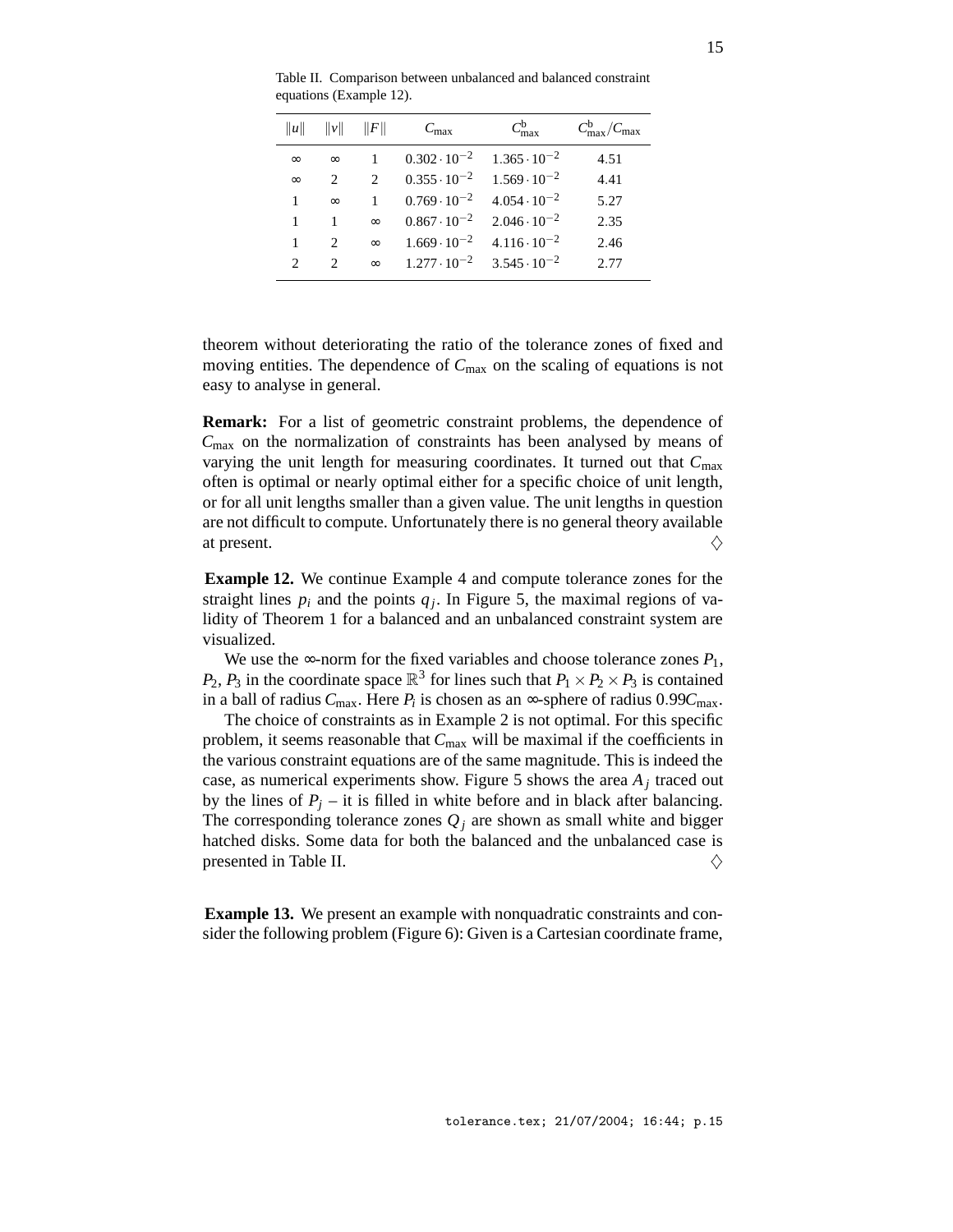

*Figure 6.* Tolerance zones for Example 13.

16

defined by its origin  $p_1 = (x_1, x_2)$  and a point  $p_2 = (x_3, x_4)$  on one axis. This frame defines the position of a certain curve (here, a sine curve). The point *q*<sup>1</sup> is found by intersecting this curve with a fixed line *l*. We assume that *p*<sup>1</sup> and  $p_2$  are given imprecisely by their respective tolerance zones and we are interested in a tolerance zone of *q*<sup>1</sup> on *l*.

In Figure 6, the tolerance zones  $P_i$  and  $Q_1$  for the points  $p_i$  and  $q_1$  are visualized (the latter by a pair of parallel lines as it is only one-dimensional). The bilinear mapping  $F_{,yy}$  is not constant and its norm has to be estimated.  $\Diamond$ 

## **7. Conclusion**

We have studied the propagation of errors in the form of tolerance zones through implicit constraints. The usage of tolerance zones generalizes interval arithmetic in the sense that intervals are tolerance zones of real numbers. The method works by linearization and giving upper bounds for the linearization error. Depending on the problem, there is a maximum size of tolerance zone for which this method is applicable. Computing this radius of validity and the linearization error requires upper bounds on the constraints' second derivatives in the form of bilinear mappings. It turns out that such bounds are found easily if the constraints are quadratic, which for geometric constraints is very often the case.

## **Acknowledgements**

This work was supported by the Austrian Science Foundation (FWF, Grant No. P15911) and the Natural Science Foundation of China (Project number 60273012).

The authors are grateful to the reviewers for their careful reading of the manuscript and their valuable suggestions.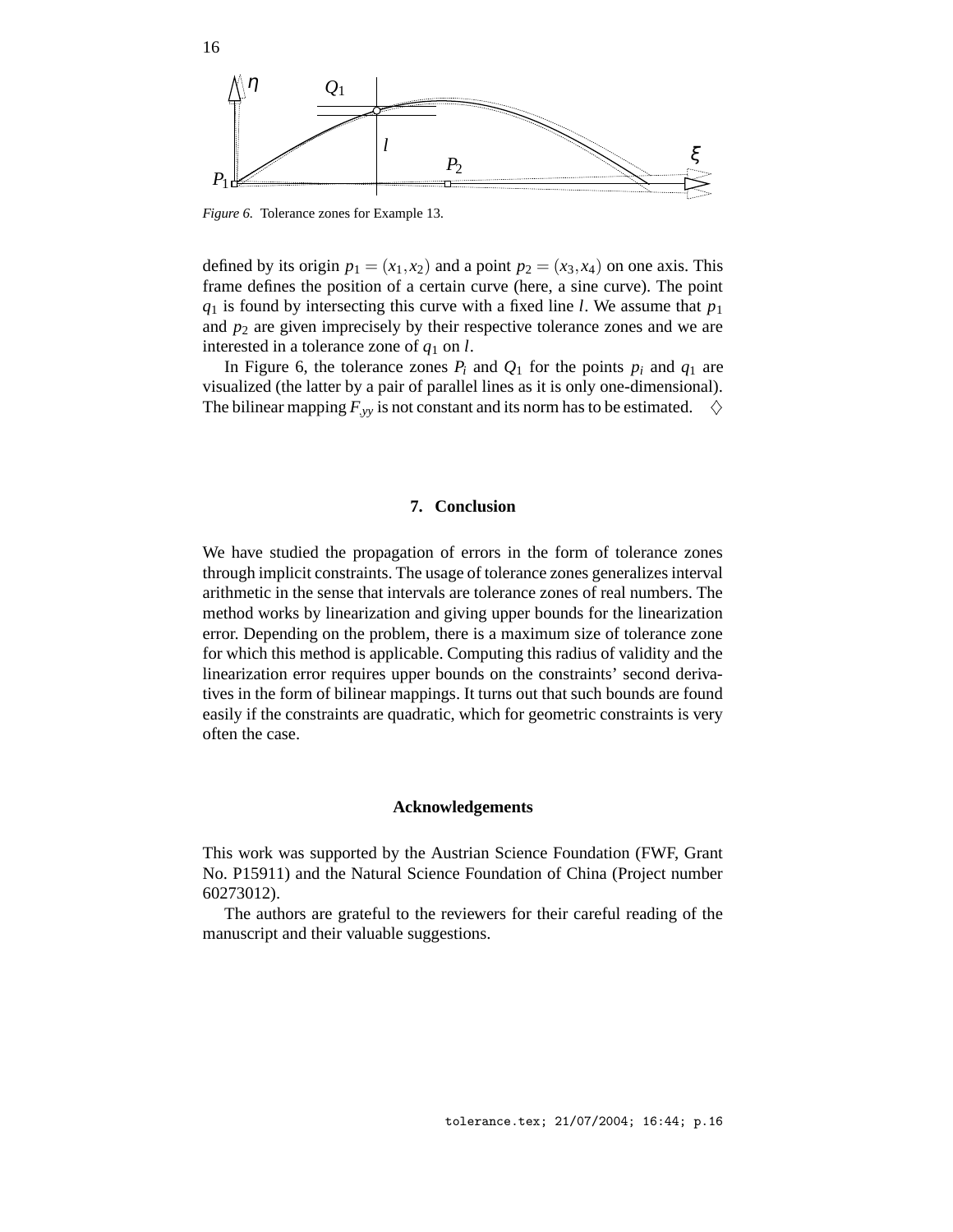#### **References**

- Asimov, L. and B. Roth: 1978, 'The Rigidity of Graphs'. *Trans. Amer. Math. Soc.* **245**, 171– 190.
- Asimov, L. and B. Roth: 1979, 'The Rigidity of Graphs II'. *J. Math. Anal. Appl.* **68**, 171–190. Bhatia, R.: 1997, *Matrix Analysis*. Springer.
- Bouma, W., I. Fudos, C. Hoffmann, J. Cai, and R. Paige: 1995, 'Geometric constraint solver'. *Computer-Aided Design* **27**, 487–501.
- Bruederlin, B.: 1993, 'Using geometric rewriting rules for solving geometric problems symbolically'. *Theoret. Comput. Sci.* **116**, 291–303.
- Cauchy, A. L.: 1813, 'II<sup>e</sup> mémoire sur les polygones et les polyèdres'. *Journal de l'Ecole Polytechnique* **19**, 87–98.
- Conelly, R.: 1989, 'On Generic Global Rigidity'. In: P. Gritzmann and B. Sturmfels (eds.): *Applied Geometry and Discrete Mathematics — The Victor Klee Festschrift*. American Mathematical Society.
- Crippen, G. M. and T. F. Havel: 1988, *Distance geometry and molecular conformation*, Vol. 15 of *Chemometrics Series*. Chichester: Research Studies Press Ltd.
- Fudos, I. and C. Hoffmann: 1997, 'A graph-constructive approach to solving systems of geometric constraints'. *ACM Transactions on Graphics* **16**, 179–216.
- Gao, X. S. and S. C. Chou: 1998a, 'Solving geometric constraint systems. I. A global propagation approach'. *Computer-Aided Design* **30**, 47–54.
- Gao, X. S. and S. C. Chou: 1998b, 'Solving geometric constraint systems. II. A symbolic approach and decision of rc-constructibility'. *Computer-Aided Design* **30**, 115–122.
- Ghosh, P.: 1993, 'A Unified Computational Framework for Minkowski operations'. *Computers & Graphics* **17**, 357–378.
- Higham, N. J.: 1996, *Accuracy and Stability of Numerical Algorithms*, Chapt. Matrix Norms. Soc. Industrial and Appl. Math.
- Hoffmann, C. M.: 2001, 'Robustness in Geometric Computations'. *Journal of Computing and Information Science in Engineering* **1**, 143–156.
- Hoffmann, C. M., A. Lomonosov, and M. Sitharam: 1995, *Computing in Euclidean Geometry*, pp. 266–298. World Scientific.
- Hu, S.-M. and J. Wallner: 2003, 'Error Propagation through Geometric Transformations'. Technical Report 102, Institut für Geometrie, TU Wien.
- Kondo, K.: 1992, 'Algebraic method for manipulation of dimensional relationships in geometric models'. *Computer-Aided Design* **24**, 141–147.
- Laman, G.: 1970, 'On Graphs and Rigidity of Plane Skeletal Structures'. *J. Engrg. Math.* **4**, 331–340.
- Lamure, H. and D. Michelucci: 1996, 'Solving Geometric Constraints By Homotopy'. *IEEE Trans. Vis. Comp. Graph.* **2**, 28–34.
- Lee, J. Y. and K. Kim: 1998, 'A 2-D geometric constraint solver using DOF-based graph reduction'. *Computer-Aided Design* **30**, 883–896.
- Lee, K.-Y., O.-H. Kwon, J.-Y. Lee, and T. Kim: 2003, 'A hybrid approach to geometric constraint solving with graph analysis and reduction'. *Adv. Eng. Software* **34**, 103–113.
- Li, Y.-T., S.-M. Hu, and J.-G. Sun: 2002, 'A constructive approach to solving 3-D geometric constraint systems using dependence analysis'. *Computer-Aided Design* **34**, 97–108.
- Light, R. A. and D. C. Gossard: 1982, 'Modification of geometric models through variational geometry'. *Computer-Aided Design* **14**, 209–214.
- Pottmann, H., B. Odehnal, M. Peternell, J. Wallner, and R. A. Haddou: 2000, 'On optimal tolerancing in Computer-Aided Design'. In: R. Martin and W. Wang (eds.): *Geometric Modeling and Processing 2000*. IEEE Computer Society, pp. 347–363.
- Pottmann, H. and J. Wallner: 2001, *Computational Line Geometry*. Springer.